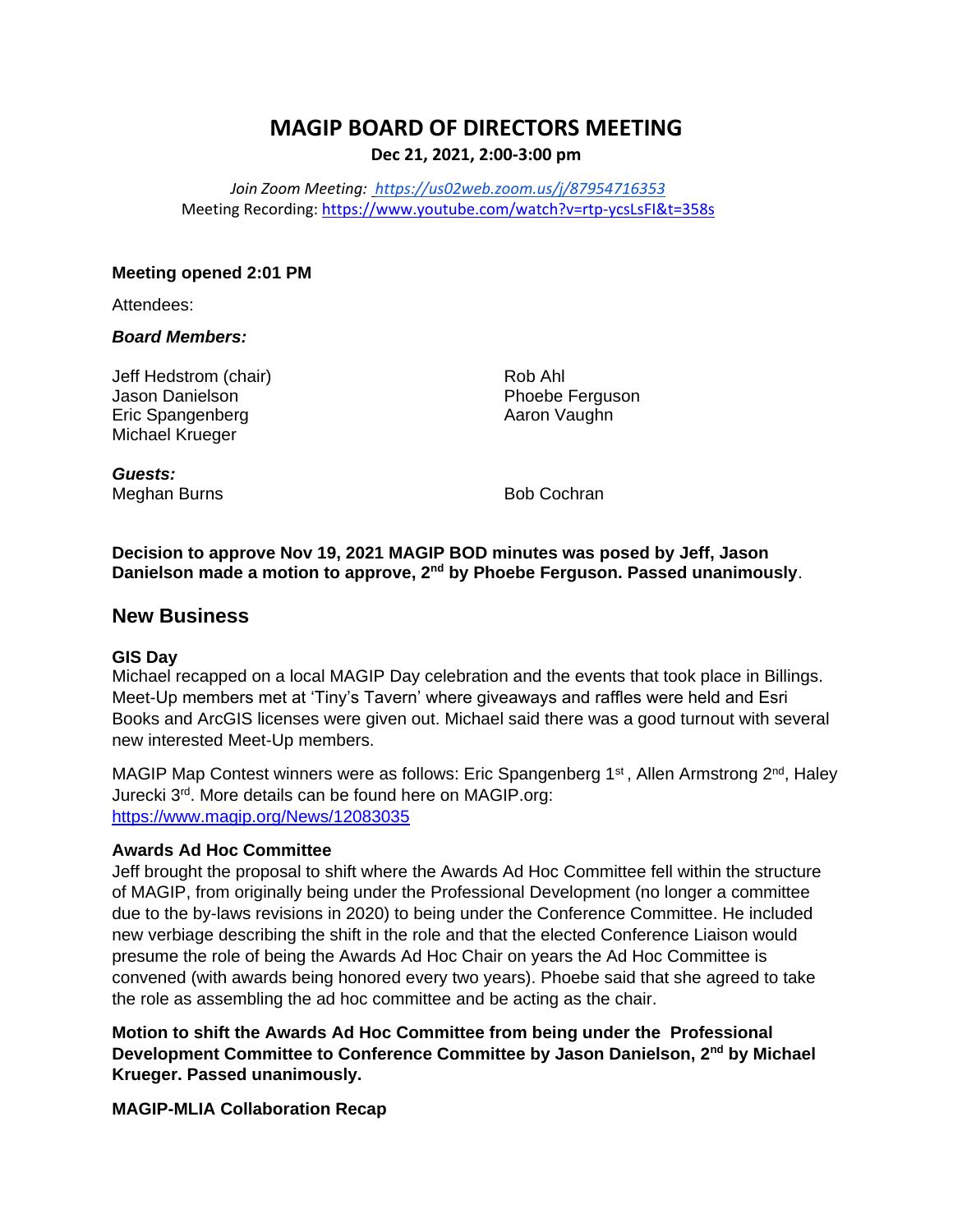Board members Mike, Jeff and Michael met with two representatives from the MLIA Council, Jennie Stapp the Council Chair and State GIS Coordinator, Erin Fashoway to talk about revision of the by-laws for the next MAGIP election cycle; that being new wording that describes the MLIAC representative having MAGIP Board voting rights and aligning both organizations strategic goals.

State Library hosted a training program for strategic planning where Michael Krueger attended half of the 3-hour meeting, which included creating a needs assessment and grant writing among many other topics.

# **Review of January Board meeting potential list of agenda topics**

Jeff led a discussion from the list of potential agenda topics for January's quarterly board meeting.

# **Reports**

# **Treasurer (Nate Wold not present) - Jeff filling in**

- Jeff said Nate sent him a written report detailing expenditures including November GIS day checks. Eric Spangenberg requested money left over from GIS Day to be donated back to MAGIP Grants and Scholarships.
- There were also some funds used to purchase stamps and envelopes.

# **Grants and Scholarships Committee**

- Rob says he is to issue a new call for applications for grants and scholarships, probably the second week of January.
- Rob is working to get more exposure within tribal/Native American education schools and organizations. He said last time, 5 years ago, he received a grant application from a tribal school where digital tablets were purchased through the grant.

# **Member Development Committee (Steve Jay not present) - Jeff filling in**

● Steve relayed a note to Jeff saying the committee is still working on fleshing out the full Salary Survey Report and nothing else to report.

# **Conference Committee**

- Phoebe said the new theme for the 2022 conference is 'Better Together'. The committee has sent out a call for presentation under several categories.
- Also sent out 'Save the Date' reminders.
- The schedule is still being worked on, but Jason has made some gain with workshops. She said Esri will have a presence and representation.

# **Technical Committee**

● Jason updated everyone with the news that 'Imagine Nation Brewing' intends to go up for sale. The business owners, Robert Rivers and Fernanda Krum, are still planning to be involved with the upcoming MAGIP conference in April. Fernanda told Jason she is still enthusiastic about conducting the keynote session and the brewery's sale will take some time.